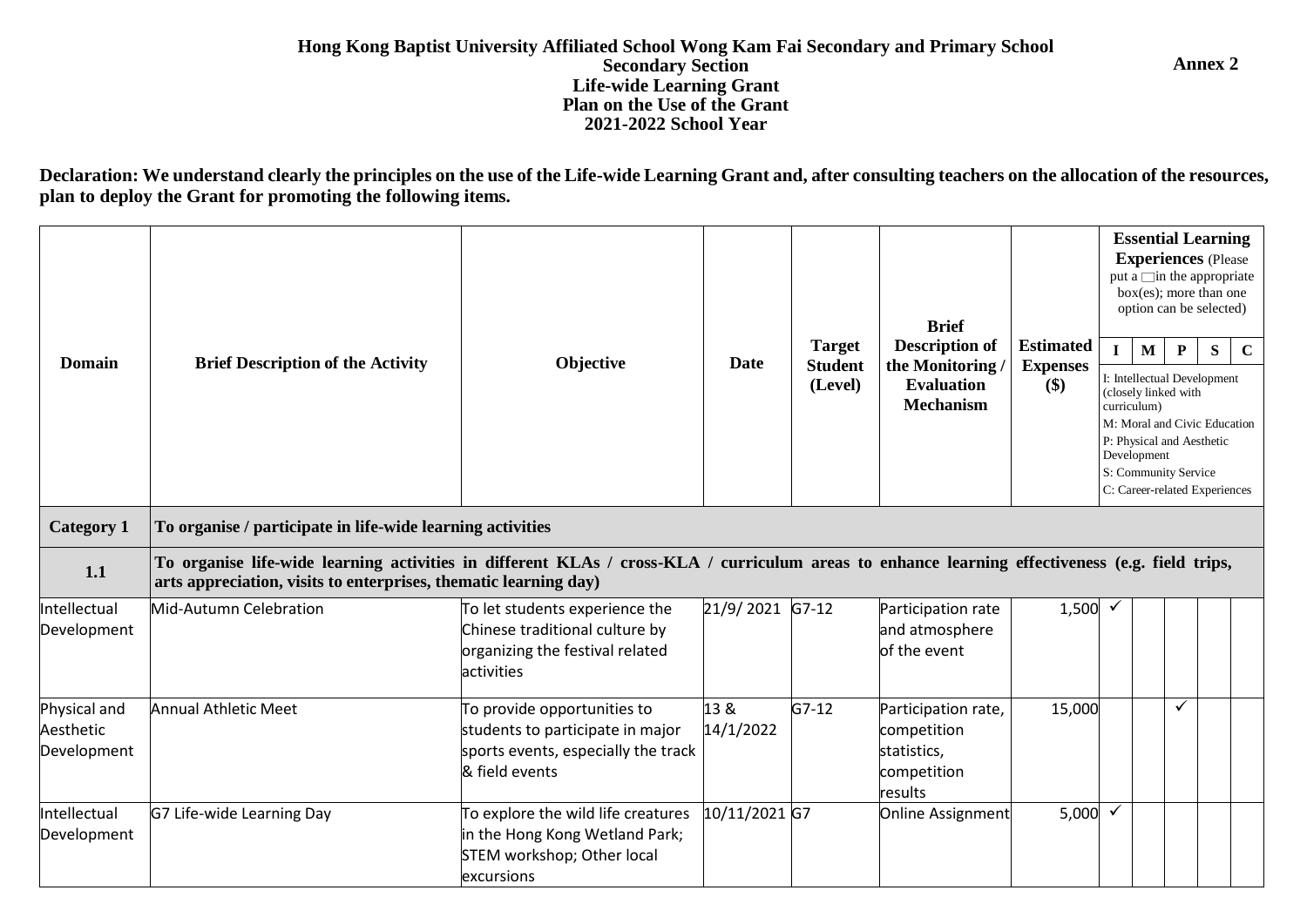## **Hong Kong Baptist University Affiliated School Wong Kam Fai Secondary and Primary School Secondary Section Life-wide Learning Grant Plan on the Use of the Grant 2021-2022 School Year**

| Intellectual<br>Development              | G8 Life-wide Learning Day         | To explore the unique culture of<br>Stanley and visit the Hong Kong<br>Correctional Services Museum;<br>Thematic experiential workshops;<br>Other local excursions                                                                              | 10/11/2021 G8       |         | Online Assignment                                                           | 5,000 $\checkmark$ |              |   |  |
|------------------------------------------|-----------------------------------|-------------------------------------------------------------------------------------------------------------------------------------------------------------------------------------------------------------------------------------------------|---------------------|---------|-----------------------------------------------------------------------------|--------------------|--------------|---|--|
| Intellectual<br>Development              | G9 Life-wide Learning Day         | To study the ecological protection $ 10/11/2021 G9$<br>of wild life creatures; Thematic<br>experiential workshops; Other<br>local excursions                                                                                                    |                     |         | Learning Booklet                                                            | 5,000 $\sqrt{}$    |              |   |  |
| Physical and<br>Aesthetic<br>Development | <b>Annual Aquatic Meet</b>        | To provide opportunities to<br>students to participate in the<br>swimming events                                                                                                                                                                | March 2022 G7-12    |         | Participation rate,<br>competition<br>statistics,<br>competition<br>results | 15,000             |              | ✓ |  |
| Intellectual<br>Development              | Chinese Culture Day               | To experience various activities<br>related to Chinese culture                                                                                                                                                                                  | 28/1/2022           | $G7-11$ | Participation rate<br>and atmosphere<br>of the event                        | 6,000              | $\checkmark$ |   |  |
| Physical and<br>Aesthetic<br>Development | Arts Exhibitions of Arts Festival | To showcase students' artworks<br>on the school campus                                                                                                                                                                                          | $25/4-$<br>6/5/2022 | $G7-11$ | Participation rate<br>and atmosphere<br>of the event,<br>Students' artworks | 10,000             |              | ✓ |  |
| Physical and<br>Aesthetic<br>Development | G10 Aesthetic Development Lessons | To provide various AD related<br>courses for students to experience 2022<br>visual arts and performing arts,<br>such as Acapella, Street Dance,<br>Western Painting, Film Studies,<br>Photography, Leather Making,<br>Junk Wood Sculpture, etc. | Jan-Apr             | G10     | Students'<br>artworks, Student<br>performance,<br>evaluation forms          | 50,000             |              | ✓ |  |

**Annex 2**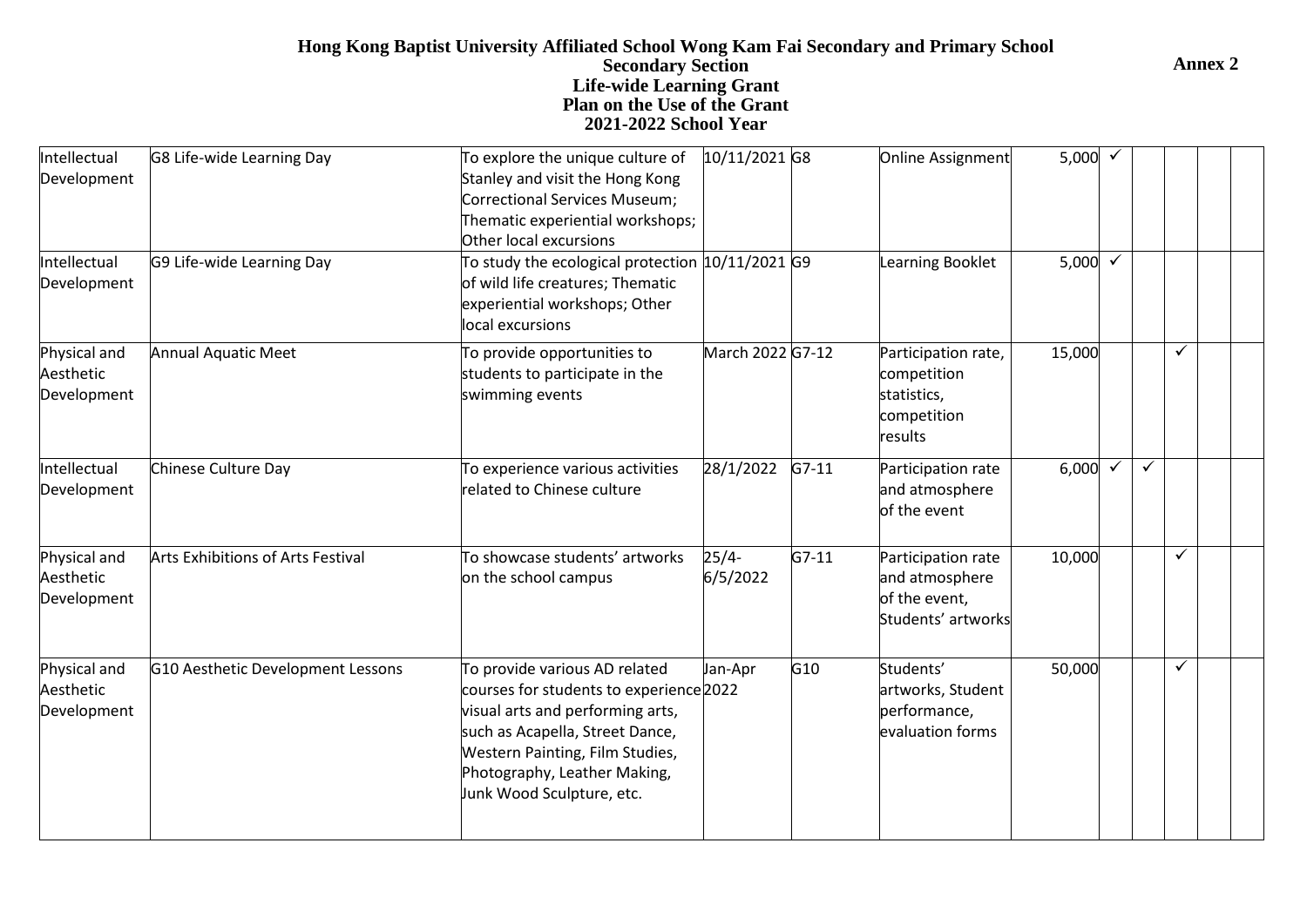| 1.2                                      | To organise diversified life-wide learning activities to cater for students' interests and abilities for stretching students' potential and nurturing in students<br>positive values and attitudes (e.g. activities on multiple intelligences; physical, aesthetic and cultural activities; leadership training; service learning; clubs<br>and societies; school team training; uniformed groups; military camps) |                                                                                                                                |                       |         |                                                       |         |              |   |  |
|------------------------------------------|--------------------------------------------------------------------------------------------------------------------------------------------------------------------------------------------------------------------------------------------------------------------------------------------------------------------------------------------------------------------------------------------------------------------|--------------------------------------------------------------------------------------------------------------------------------|-----------------------|---------|-------------------------------------------------------|---------|--------------|---|--|
| Community<br>Service                     | Community Service (I.e. G11 Life-wide<br>Learning Day & G7-11 Community Service<br>Seminar & Outing)                                                                                                                                                                                                                                                                                                               | To provide opportunities to<br>students to understand the people Aug 2022<br>in need in the society and serve<br>the community | Sep 2021-             | $G7-11$ | In-depth<br>debriefing and<br>students'<br>reflection | 20,000  |              |   |  |
| Physical and<br>Aesthetic                | Music, Performing Arts and Visual Arts school To enhance team members' skills<br>teams training (i.e., Chinese Dance, Chinese<br>Development Drum, Handbell, Jazz Dance, Drama, Musical<br>etc)                                                                                                                                                                                                                    | in VA, Music and Performing Arts<br>team                                                                                       | Sep 2021-<br>Aug 2022 | $G7-12$ | Competitions &<br>Performances                        | 400,960 |              | ✓ |  |
| Physical and<br>Aesthetic                | Sports Teams Training (i.e., Basketball,<br>Badminton, Softball, Table Tennis,<br>Development Trampolining etc)                                                                                                                                                                                                                                                                                                    | To enhance team members' skills<br>in different sports team                                                                    | Sep 2021-<br>Aug 2022 | $G7-12$ | Competitions                                          | 560,000 |              | ✓ |  |
| Intellectual                             | School team training in linguistic area (i.e.,<br>Development English Debate)                                                                                                                                                                                                                                                                                                                                      | To enhance team members' skills Sep 2021-<br>in English Debate                                                                 | Aug 2022              | $G7-12$ | Competitions                                          | 59,980  |              |   |  |
| Intellectual<br>Development Campus TV)   | School team training in Multimedia (i.e.,                                                                                                                                                                                                                                                                                                                                                                          | To enhance team members' skills<br>in directing and video editing                                                              | Sep 2021-<br>Aug 2022 | $G7-12$ | Campus TV<br>episodes                                 | 10,000  |              |   |  |
| Intellectual                             | School team training in Information<br>Development Technology (i.e., Robotics & Smart Technology in robotics, coding and<br>Club)                                                                                                                                                                                                                                                                                  | To enhance team members' skills<br>programming                                                                                 | Sep 2021-<br>Aug 2022 | $G7-12$ | Competitions                                          | 3,000   | $\checkmark$ |   |  |
| Physical and<br>Aesthetic<br>Development | <b>Winter Concert</b>                                                                                                                                                                                                                                                                                                                                                                                              | To provide opportunity to<br>students to showcase their talents<br>in music                                                    | Nov 2021              | $G7-12$ | Participation rate,<br>Performances                   | 20,000  |              | ✓ |  |
| Physical and<br>Aesthetic<br>Development | Variety Show                                                                                                                                                                                                                                                                                                                                                                                                       | To provide opportunity to<br>students to showcase their talents<br>in music, singing, dancing and<br>acting                    | May 2022              | $G7-12$ | Participation rate,<br>Performances                   | 100,000 |              | ✓ |  |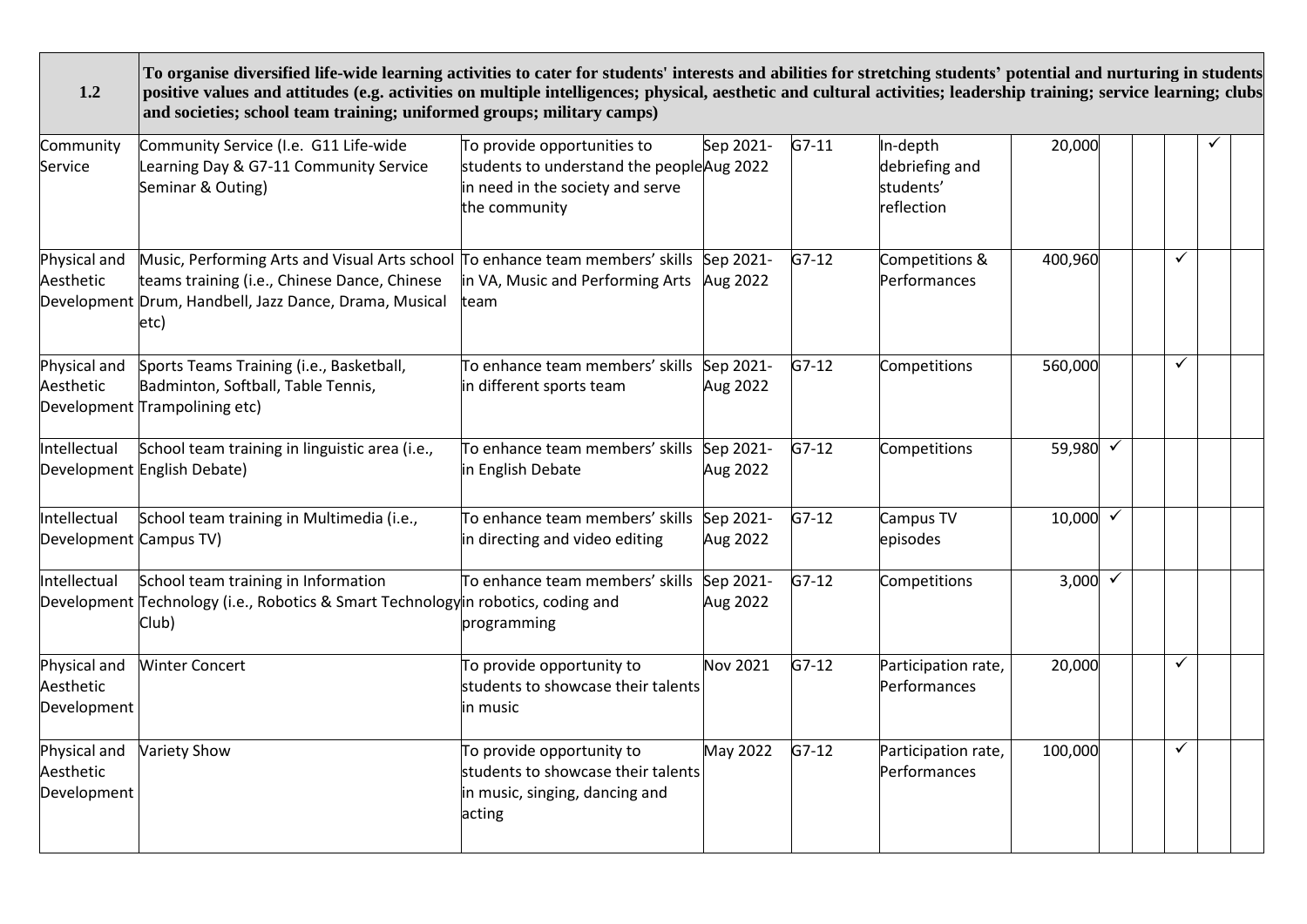| 1.3                                                                                                          | To organize or participate in non-local exchange activities or competitions to broaden students' horizons |                                                                                                                                                                 |                    |           |                                          |           |   |  |  |
|--------------------------------------------------------------------------------------------------------------|-----------------------------------------------------------------------------------------------------------|-----------------------------------------------------------------------------------------------------------------------------------------------------------------|--------------------|-----------|------------------------------------------|-----------|---|--|--|
| Intellectual<br>Development,<br>Physical and<br>Aesthetic<br>Development,<br>Moral and<br>Civic<br>Education | <b>A-School Excursion Week</b>                                                                            | To extend learning activities<br>beyond classrooms<br>To experience different cultures<br>all around the world by actually<br>visiting the cities and countries | Jun-Jul 2022 G7-11 |           | Project-based<br>Learning<br>Showcase    | 100,000   | ✓ |  |  |
| Physical and<br>Aesthetic<br>Development                                                                     | Chinese Drum Team Training Camp                                                                           | To enhance team members' skills<br>in Chinese drum by having<br>intensive training in Shaanxi                                                                   | Aug 2022           | $G7-11$   | Competitions and<br>performances         | 10,000    |   |  |  |
| 1.4                                                                                                          | <b>Others</b>                                                                                             |                                                                                                                                                                 |                    |           |                                          |           |   |  |  |
| <b>NA</b>                                                                                                    | <b>NA</b>                                                                                                 | <b>NA</b>                                                                                                                                                       | <b>NA</b>          | <b>NA</b> | <b>NA</b>                                | <b>NA</b> |   |  |  |
|                                                                                                              |                                                                                                           |                                                                                                                                                                 |                    |           | <b>Estimated Expenses for Category 1</b> | 1,396,440 |   |  |  |